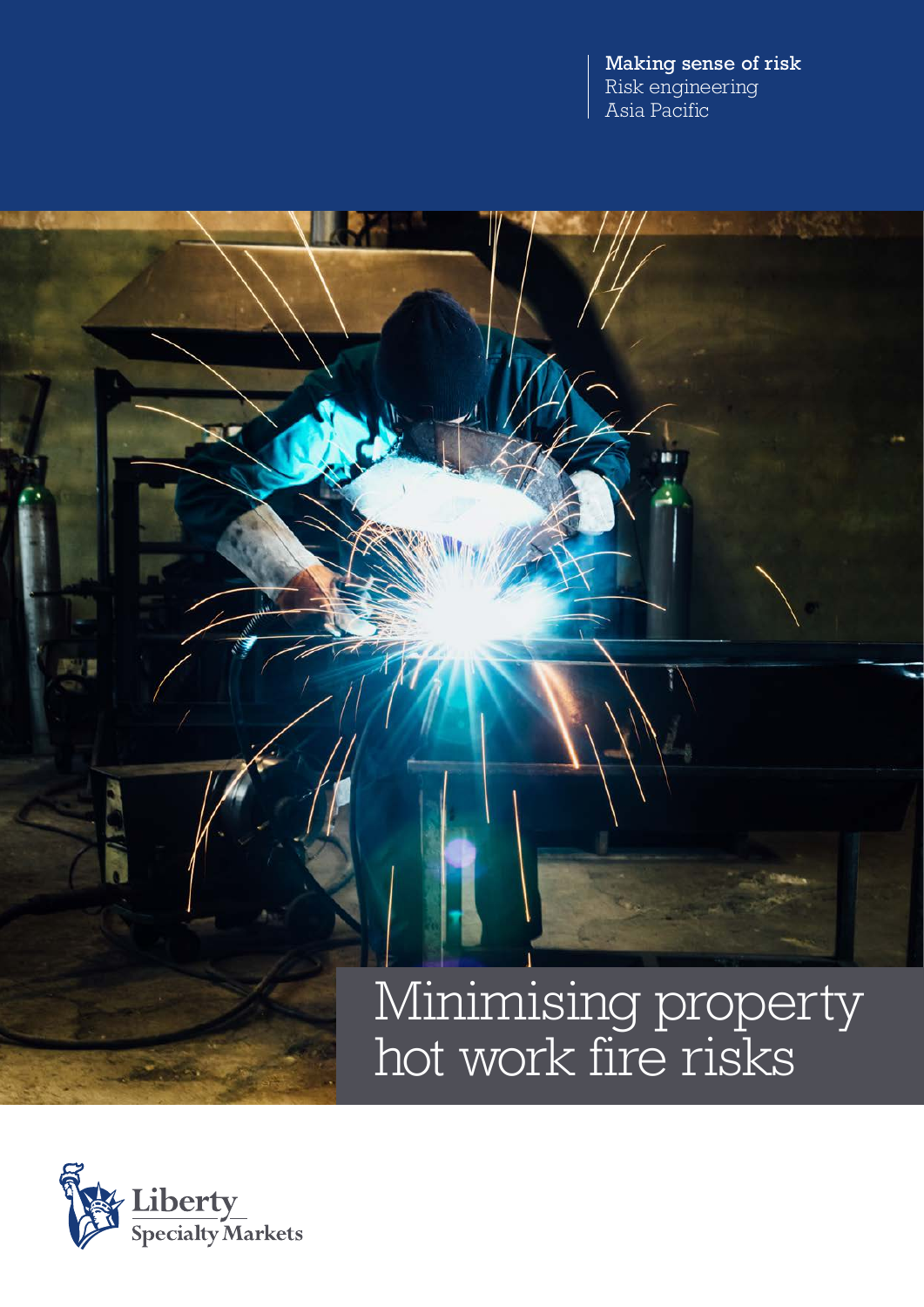# Hot work guide

Hot work is any operation involving open flames or producing heat and/or sparks, including but not limited to welding, oxygen and arc cutting, open flame soldering, brazing, hot riveting, grinding, and pipe thawing.

Hot work operations should be strictly supervised and controlled to minimise property losses from fire or explosion. Fires following unsupervised hot work result in millions of dollars in property damage and business interruption every year.

This hot work guide is intended for property managers, supervisors, employees and outside contractors involved in performing hot work operations that introduce potential ignition sources. Using this guide should help prevent hot work property losses in institutional, commercial, and industrial operations.

All hot work losses are preventable!

### **Managing hot work operations**

Management plays a vital role in the control of hot work exposures and is responsible for the overall safe operation of hot work activity. Preventing hot work fires requires careful implementation and enforcement of a written Hot work safety programme coordinated by a Fire Safety Manager. To be fully effective, the programme must be implemented for all hot work operations, and must be regularly reviewed and updated to stay current with process, occupancy and personnel changes within your facility.

The Fire Safety Manager is designated by management and is responsible for regulating all non-production hot work and ensuring that all basic safeguards and precautions are in place before any hot work can proceed.

A Hot work safety programme will be effective only if it is backed by a written Hot work policy that is established and communicated by upper management. The policy should clearly state responsibility, accountability and consequences for failure to comply.

The Hot work safety programme should ensure basic safeguards before any hot work is permitted:

- Appoint a Fire Safety Manager.
- Limit hot work operations to designated areas such as a maintenance shop, a detached outside location of non-combustible construction and contents, or other suitably segregated areas.
- If hot work operations cannot be moved to a designated area, establish permissible hot work areas. Permissible areas require a Hot work permit and are made safe by removing combustibles or protecting them from ignition.
- Use approved apparatus such as torches, manifolds, regulators or pressure-reducing valves and acetylene generators.
- Ensure that all individuals involved in hot work operations, including contractors, are trained in the safe operation of the equipment.
- Instruct all individuals involved in hot work of inherent risks and emergency procedures in the event of a fire.
- Advise all on-site contractors of sitespecific combustible and flammable materials, hazardous processes, or other potential fire hazards.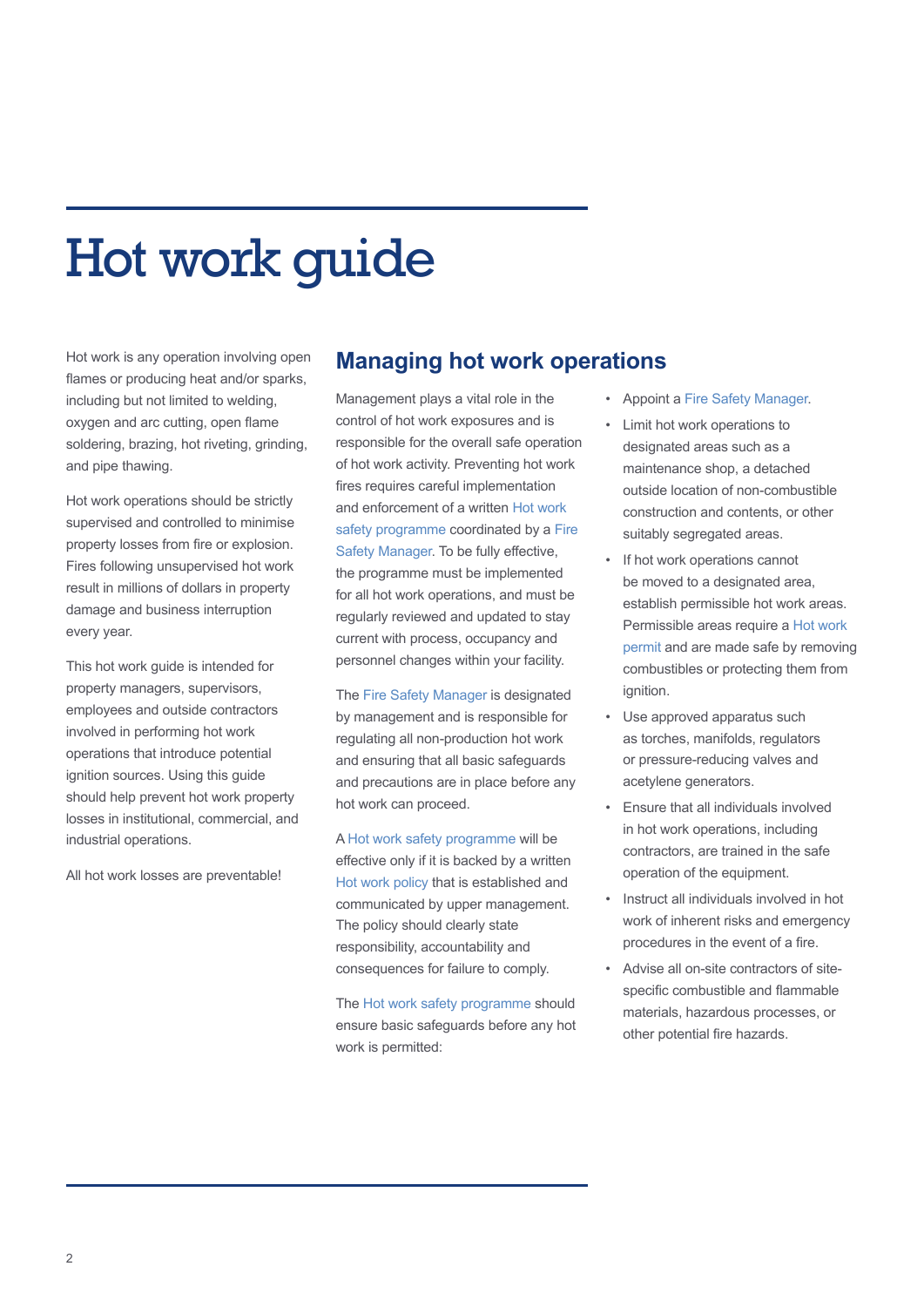Making sense of risk Risk engineering Asia Pacific

## **Managing contractors**

The Fire Safety Manager or other designated person should supervise and follow up on all contractor activities:

- Make contractors aware of the established Hot work policy and procedures, and hold them accountable.
- Specifically identify in the contract the work to be completed.
- Require the contractor to provide a certificate of insurance prior to starting any work. The policy limit of liability should be in line with the potential loss if something were to go wrong.
- Remove any wording in the contract that waives subrogation rights.

## **Hot work permit**

The Hot work permit is issued by the Fire Safety Manager and authorises hot work operations to be conducted in a specific area, on a specific date, by a specific individual or group. The responsibilities of the Fire Safety Manager, hot works operator and fire watch staff are outlined in detail later in this document.

#### **Procedure before hot work starts**

- The Fire Safety Manager should print off the Hot work permit and the Hot work precautions checklist. *The checklist is to be used as a guide onsite, and does not replace the Hot work permit.*
- On the Hot work permit, complete the permit number, location and purpose of the hot work.
- Number the Hot work precautions checklist to match the Hot work permit number and then use the checklist to inspect and prepare the site in readiness for the hot work.
- When satisfied that the site is adequately prepared and all precautions have been taken, the Fire Safety Manager should sign and date the permit, provide the time hot work is to start/finish and provide their contact details.
- The hot work operator should sign the permit and provide their contact and company details.

#### **Procedure after hot work finishes**

- Use the Hot work precautions checklist to re-examine the site and make good.
- *Any isolated sprinkler heads, fire detectors or zones should be reinstated.*
- Note the time that hot work was completed and the time the fire watch finished. (A fire watch should be maintained on site for at least *thirty [30] minutes* after hot work is complete; revisit high-risk sites for up to *three [3] hours* afterwards.)
- When satisfied that the site is free from smouldering materials and flames, the Fire Safety Manager and hot work operator (Hot work permit holder) should sign and date the permit, releasing the hot work operator from site.
- Place the Hot work permit on file as a hard copy record, or scan and retain in soft copy.

## **Fire safety precautions**

#### **Fire Safety Manager responsibilities**

The Fire Safety Manager is responsible for making sure that the following safeguards and controls are adhered to before, during and after hot work:

#### **Before starting hot work**

- Ensure that fire protection, detection and alarm systems are in service, where provided. *If the systems are not in service, postpone all hot work operations* until the fire protection has been restored. Refer to the Liberty Specialty Markets (Liberty) document Fire protection impairment programme when fire protection systems are not in service.
- Schedule hot work operations during planned shutdowns of hazardous operations.
- Determine the duration for which the Hot work permit is valid, based on local conditions. *Limit each permit to a maximum of eight (8) hours; a new permit is also required if hot work stops for more than two (2) hours.*
- Verify that hot work equipment is in a satisfactory, safe operating condition and appropriate for the job.
- Allow only experienced, reliable individuals to operate equipment.
- Choose a location for hot work operations that is free from combustibles as far as is practicable.
- Isolate and/or remove flammable liquids, gases and dusts at least *fifteen (15) metres* from the hot work area.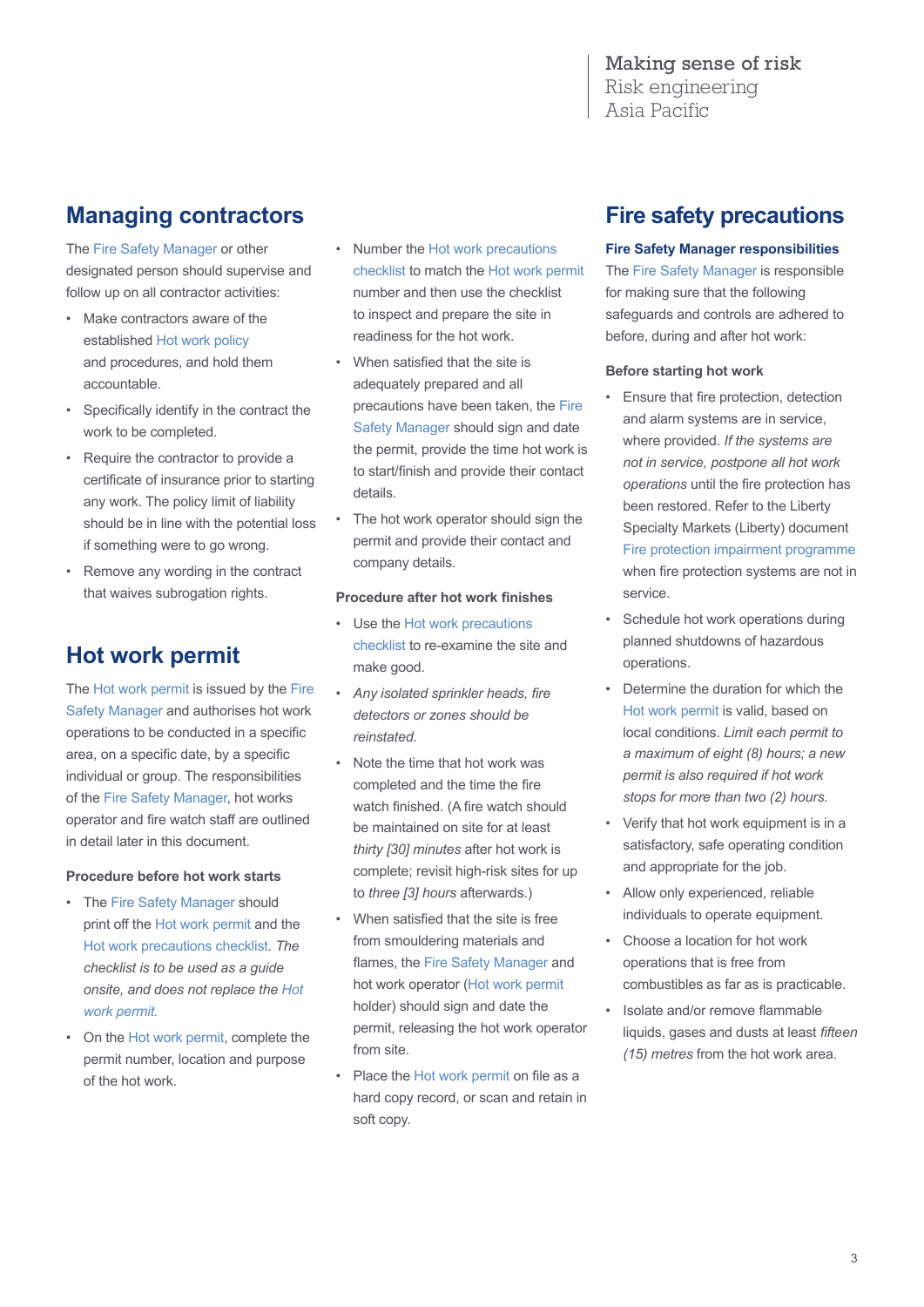- Sweep up all combustible and flammable materials such as paper clippings, wood shavings or textile fibres to a radius of *fifteen (15) metres*. For raised hot work platforms, this radius should be larger for vulnerable objects on exposed levels below the hot work.
- Relocate combustibles and flammables at least *fifteen (15) metres* from the work site or protect with metal shields or fire-retardant covers, guards or curtains. For raised hot work platforms, this radius should be larger for vulnerable objects on exposed levels below the hot work. The edges of covers at floor level should be tight to prevent sparks from landing undetected behind/under them.
- Shield generators and gas appliances and their fuel lines in the hot work area.
- Cover ducts, grilles and other openings in the hot work area.
- Wet down or cover with damp sand timber and other combustible floors, or protect with non-combustible materials or fire-retardant shields.
- Avoid (or take special care when) conducting hot work within *fifteen (15) metres* of sandwich-panel walls or ceilings, which may have combustible cores.
- Seal or cover with fire-retardant or non-combustible material any openings or cracks in walls, floors or ducts within *fifteen (15) metres*, to prevent sparks landing on adjacent areas.
- Prohibit hot work on pipes or other metal in contact with or close enough to combustible walls, partitions, ceilings, roofs or other combustibles to cause ignition by conduction.
- Cover automatic sprinklers in close proximity to the hot work area with a wet rag, and, where it is determined to be safe to do so, shield sensitive fire detector heads with proprietary caps.
- Provide fully charged and operable fire extinguishers of the appropriate size and type within *ten (10) metres* of the hot work area.
- Ensure that hose stations within the hot work region are ready for service. Hoses may remain on the reel or rack but should be ready for use.
- *Ensure that there is an adequate escape route in case of emergency.*
- Ensure that those involved in the hot work understand the company's emergency procedures and know the escape route, and that you are ready to respond to any fire threat.

#### **During hot work**

- Inspect the area at least once per shift during the hot work project to ensure that it remains a fire-safe area.
- Avoid accidental operation of the automatic fire detection or suppression systems (for example, special extinguishing systems or sprinklers).
- Provide a fire watch during hot work operations, including during breaks and pauses, to ensure safe conditions.

#### **After completion of hot work**

- Remove any wet rags used to cover automatic sprinklers, and any caps used to cover fire detector heads.
- Remove non-combustible covers and shields.
- Maintain a fire watch for a minimum of *thirty (30) minutes* after the completion of the hot work operations to detect and extinguish possible smouldering fires.
- Inspect the area, including exposed levels below the work and hidden behind the work.
- Monitor the hot work area for an additional *three (3) hours* after the completion of work at sites with elevated risk (such as difficult-tosee spaces). This may involve you, production personnel, a security guard or other appropriate method, based on local conditions.

#### **Hot work operator responsibilities**

- Examine all equipment to ensure it is in a safe operating condition.
- Obtain approval from the Fire Safety Manager before starting hot work operations.
- Monitor the work site during hot work. If unsafe conditions develop, cease hot work operations immediately and notify management, the area supervisor, or the Fire Safety Manager.
- *Familiarise yourself with the company's emergency procedures and the designated emergency escape route.*